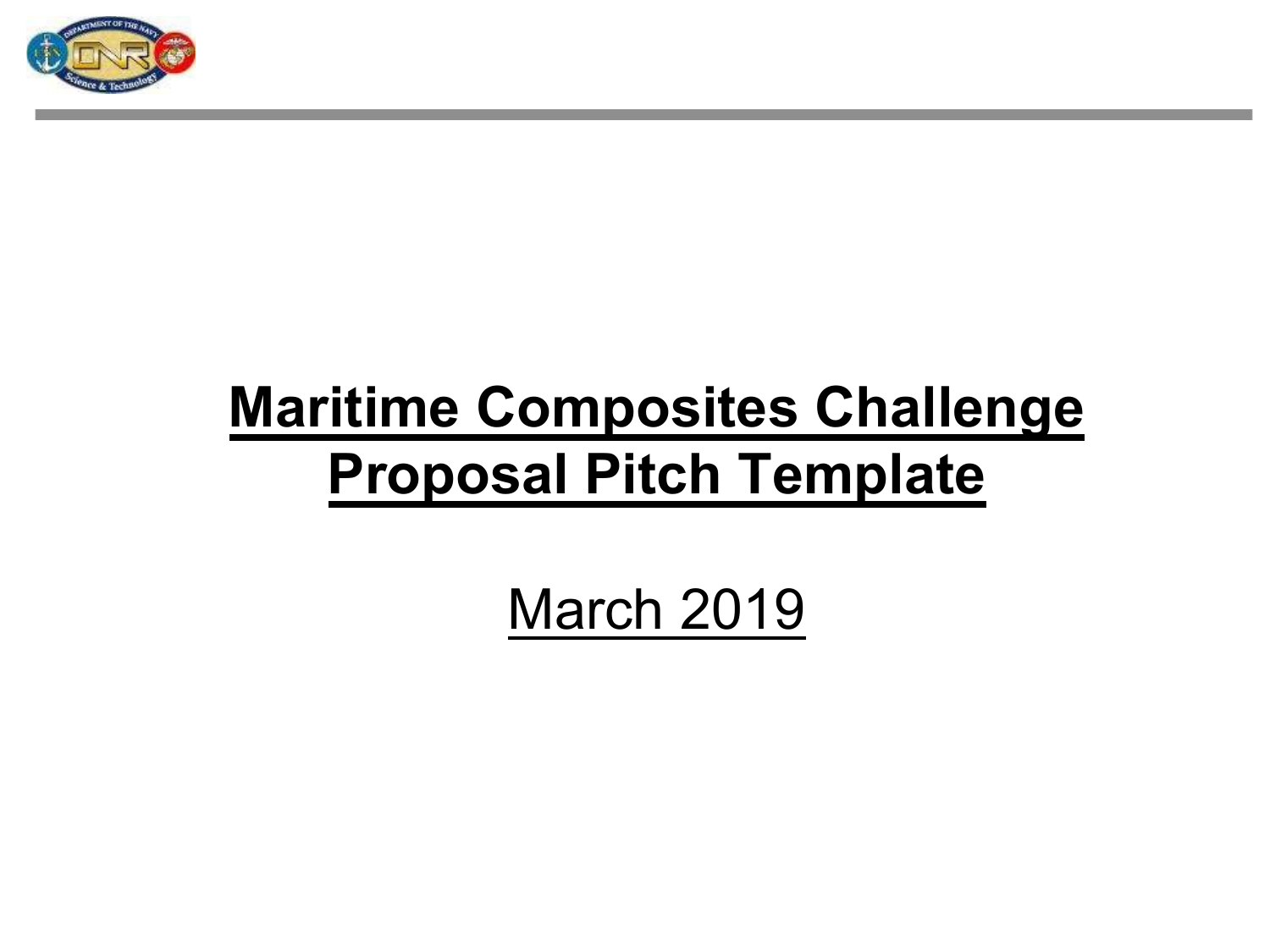

- 1. Proposal Title Slide
- 2. Problem
- 3. Solution/Value Proposition
- 4. Team
- 5. Beneficiaries (Stakeholder Map as backup)
	- Users
- 6. Expected Outcomes/Value to Beneficiaries
- 7. Investment: Your 'Ask' for funding, Basic use of funds
- 8. Deliverables & Milestones
- 9. Key Resources Required (GFE)
- 10. Intellectual Property Assertions
- 11. Issues/Risks
	- Competition/Saboteurs
- 12. Assumptions
- 13. Mission Model Canvas Highlighting Discovery

#### TELL A STORY! BE THE PROTAGONIST!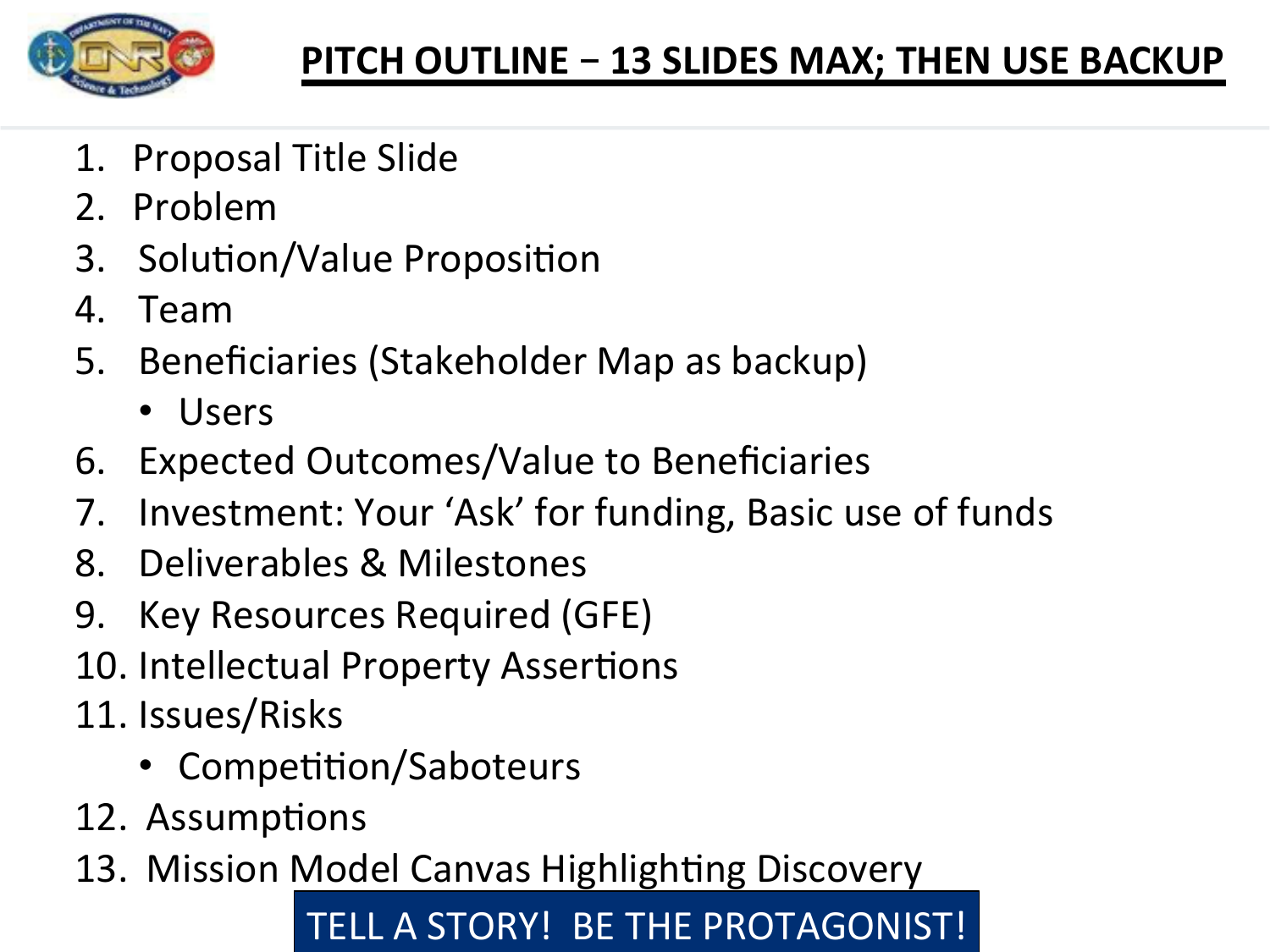

Too many slides, too much information

Does not Tell the Story

"Wordy slides": To avoid, 28 pt font or greater

Too many product details, or too many financial details

Belittling competitors, saboteurs

Unconfirmed hypotheses - no back up/data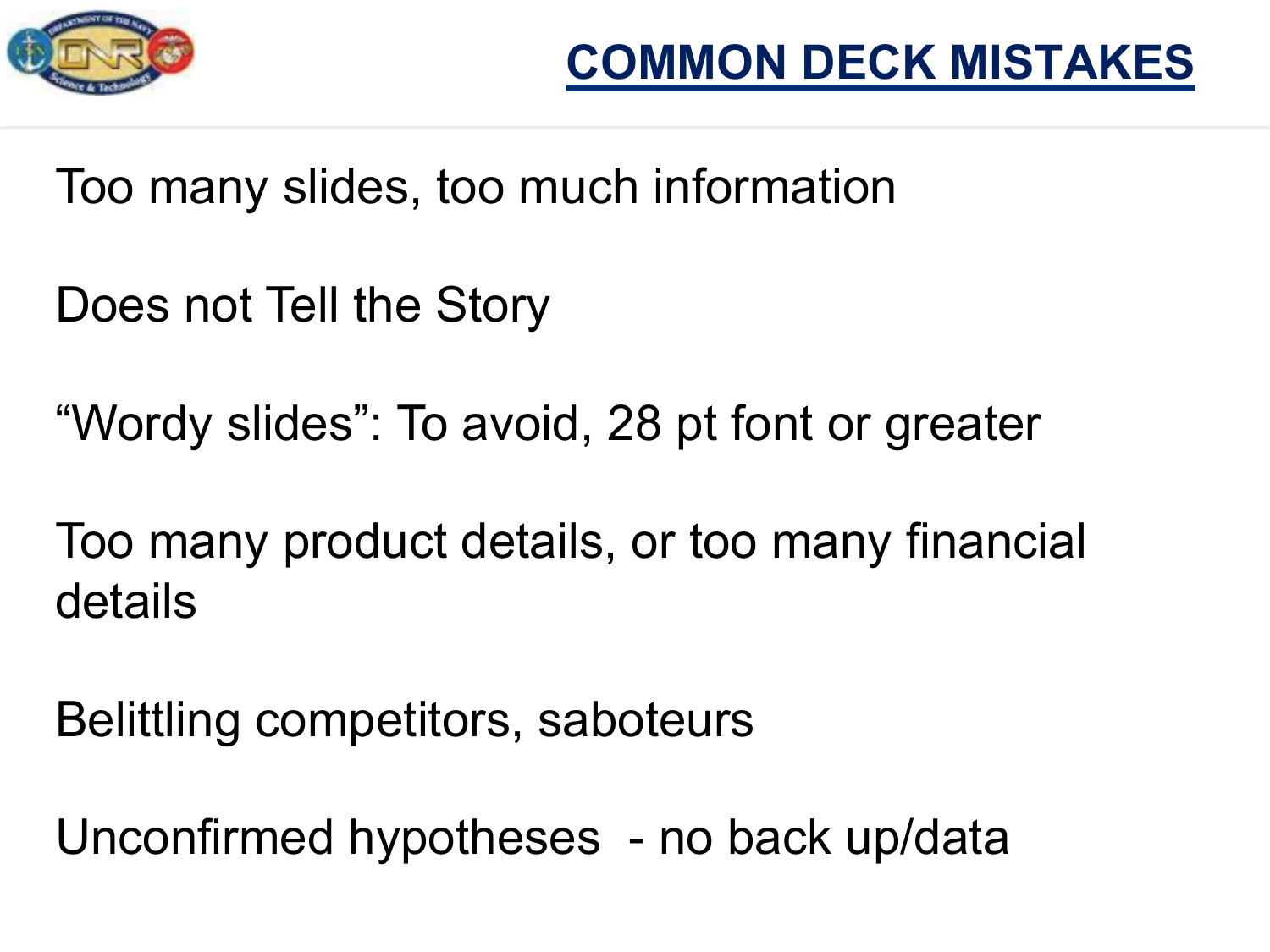

# Proposal Title

Logo, diagram, a visual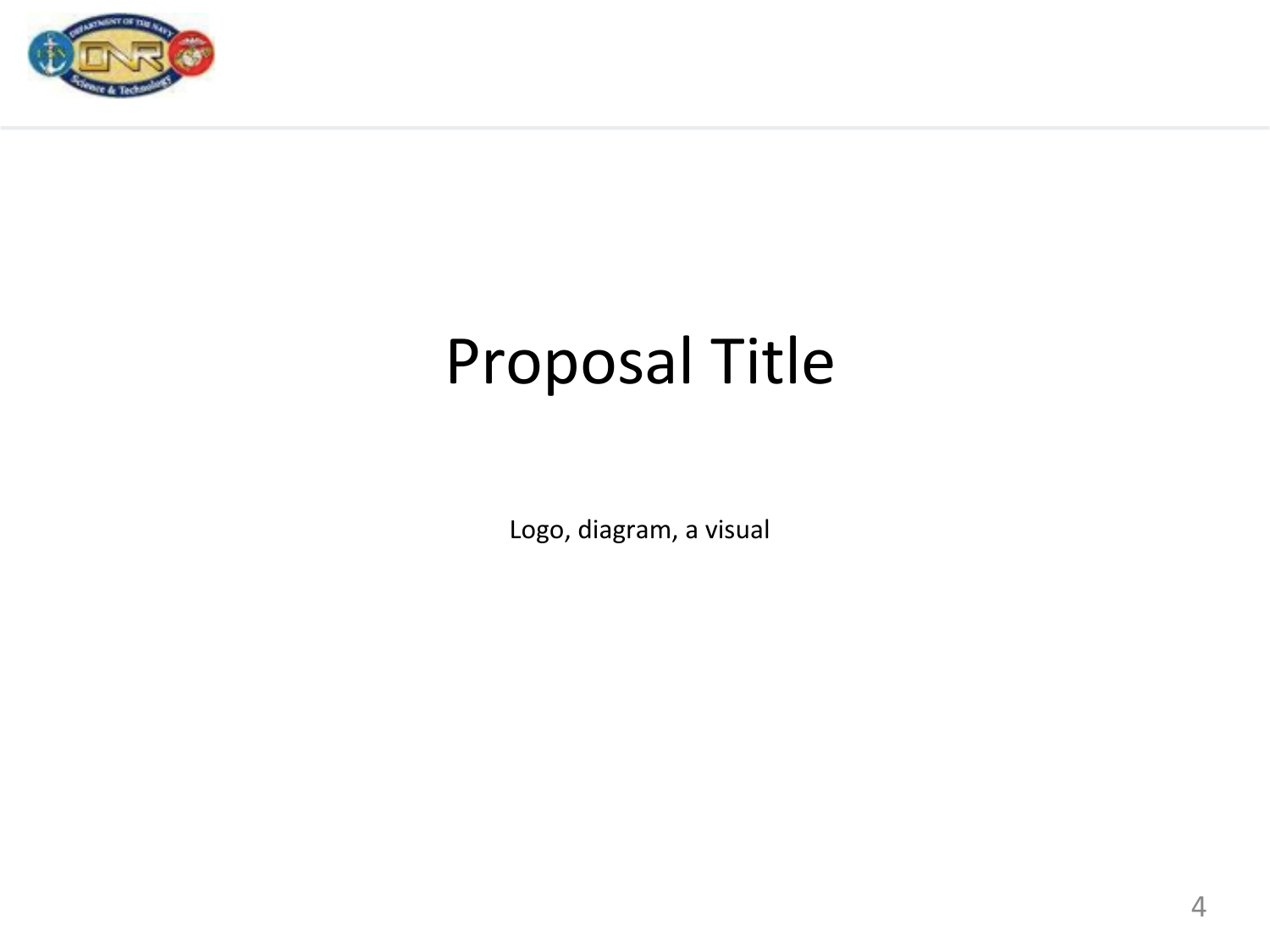



### Define the real problem/need you're solving,

#### **Current Solutions**

Who else is already doing this, and how are they going about it and what are they not getting right or doing wrong?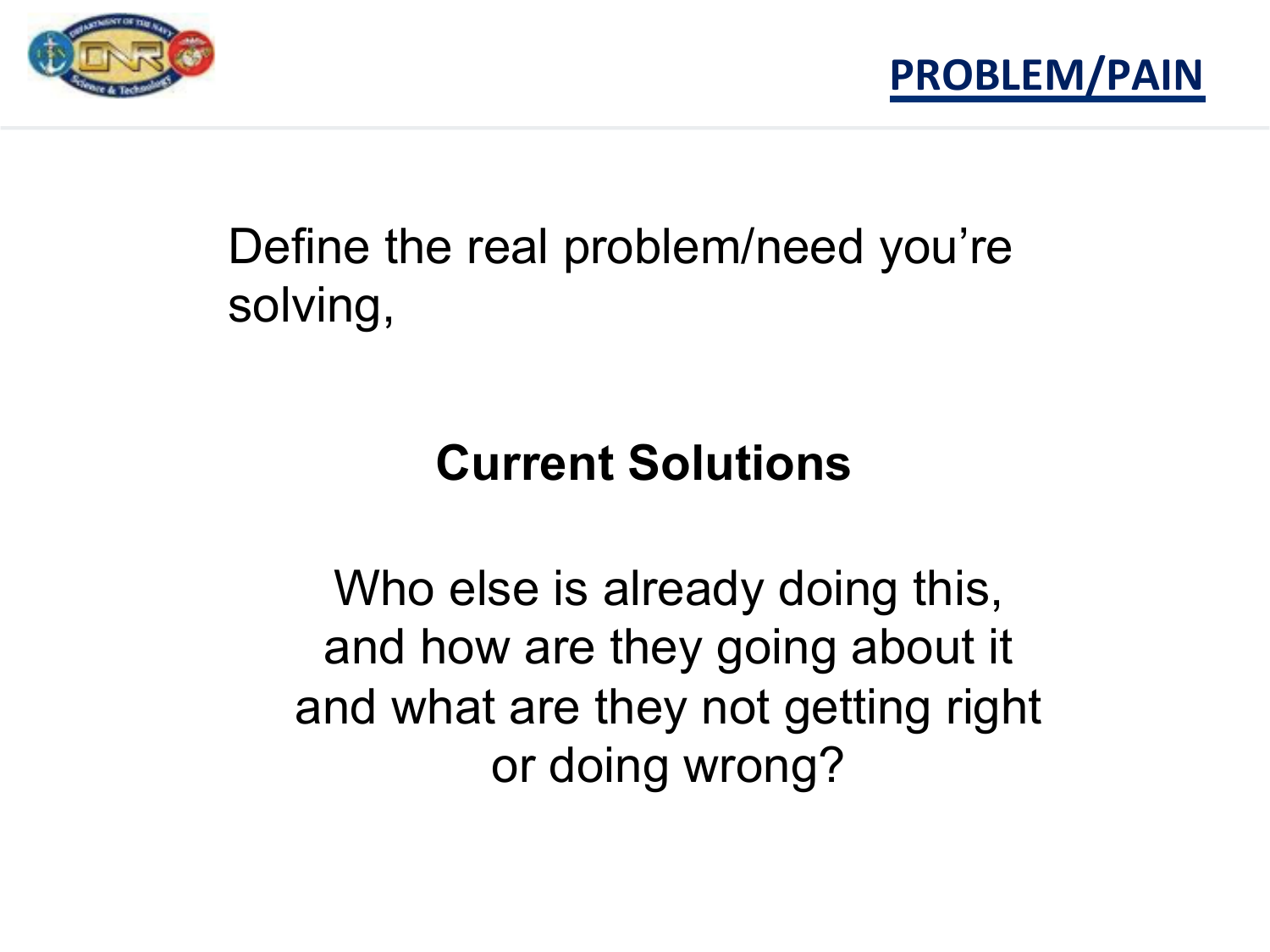



Tell the story of your technology

What is the value proposition - how would users use/value your product or service

Use images/visuals/diagrams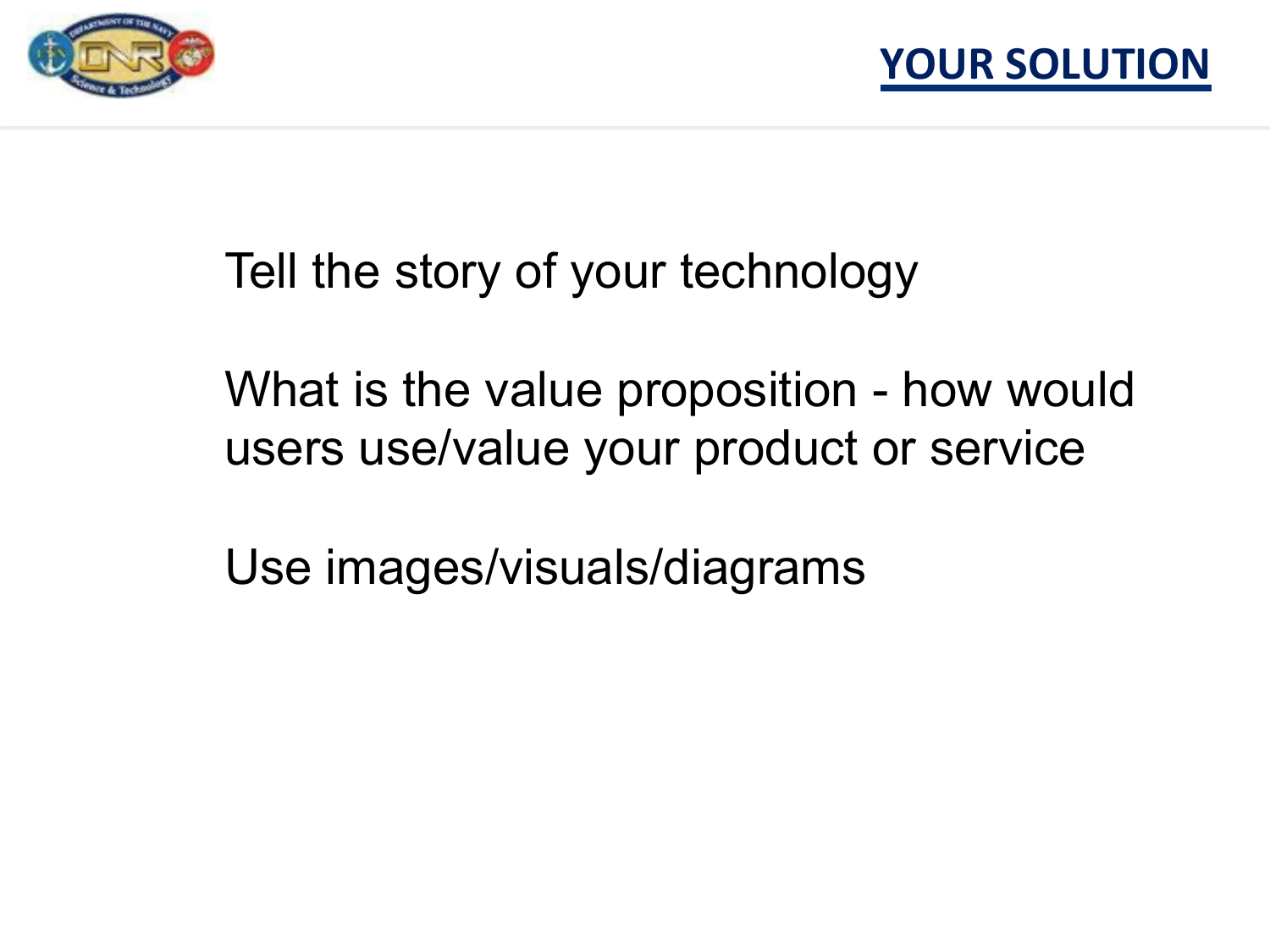



#### WHY THIS TEAM????

Highlight key team members and their prior positions, successes, domain expertise

Demonstrate relevant experience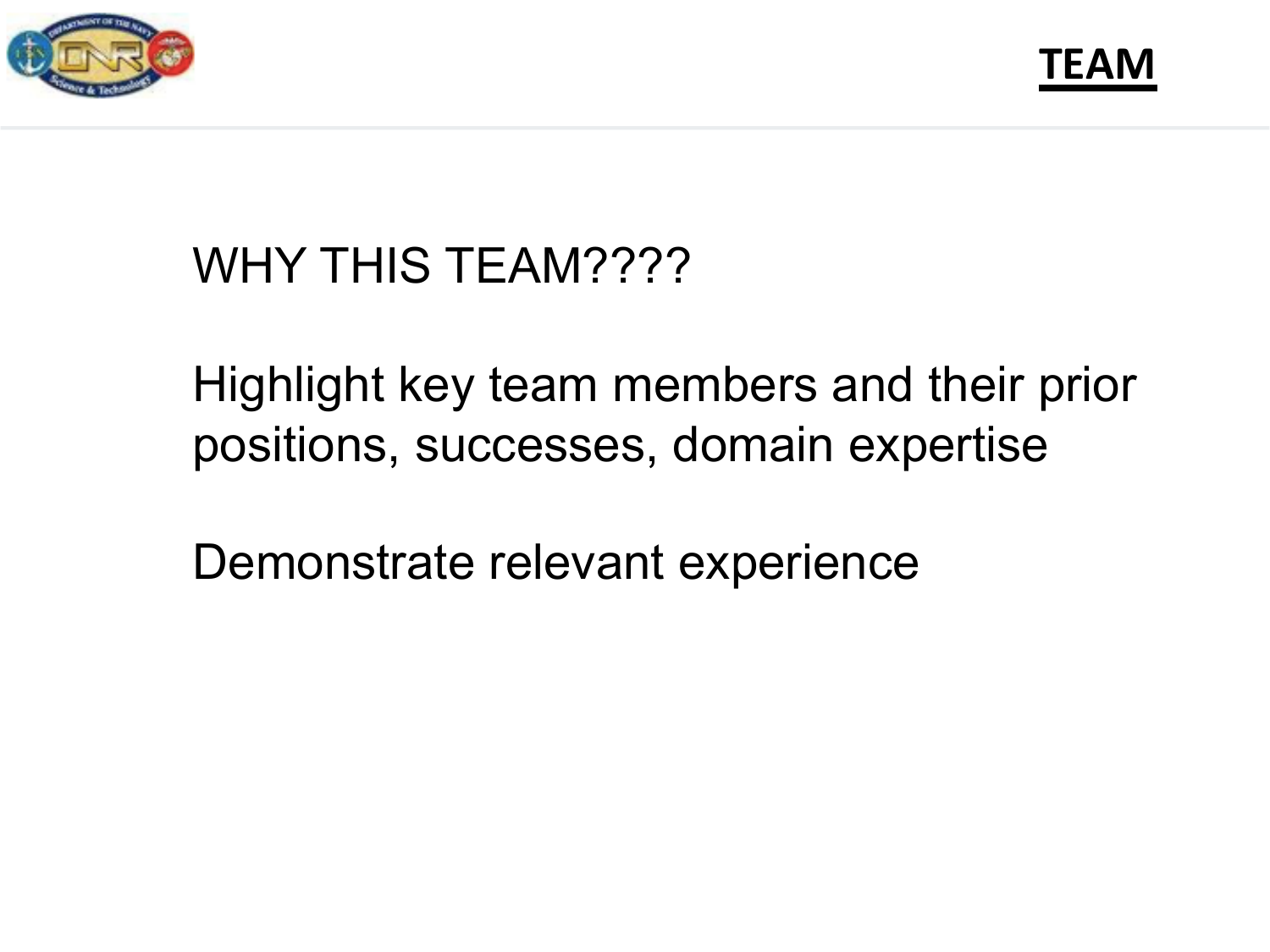

Who are the beneficiaries **Commands** Users Personas Stakeholder Diagram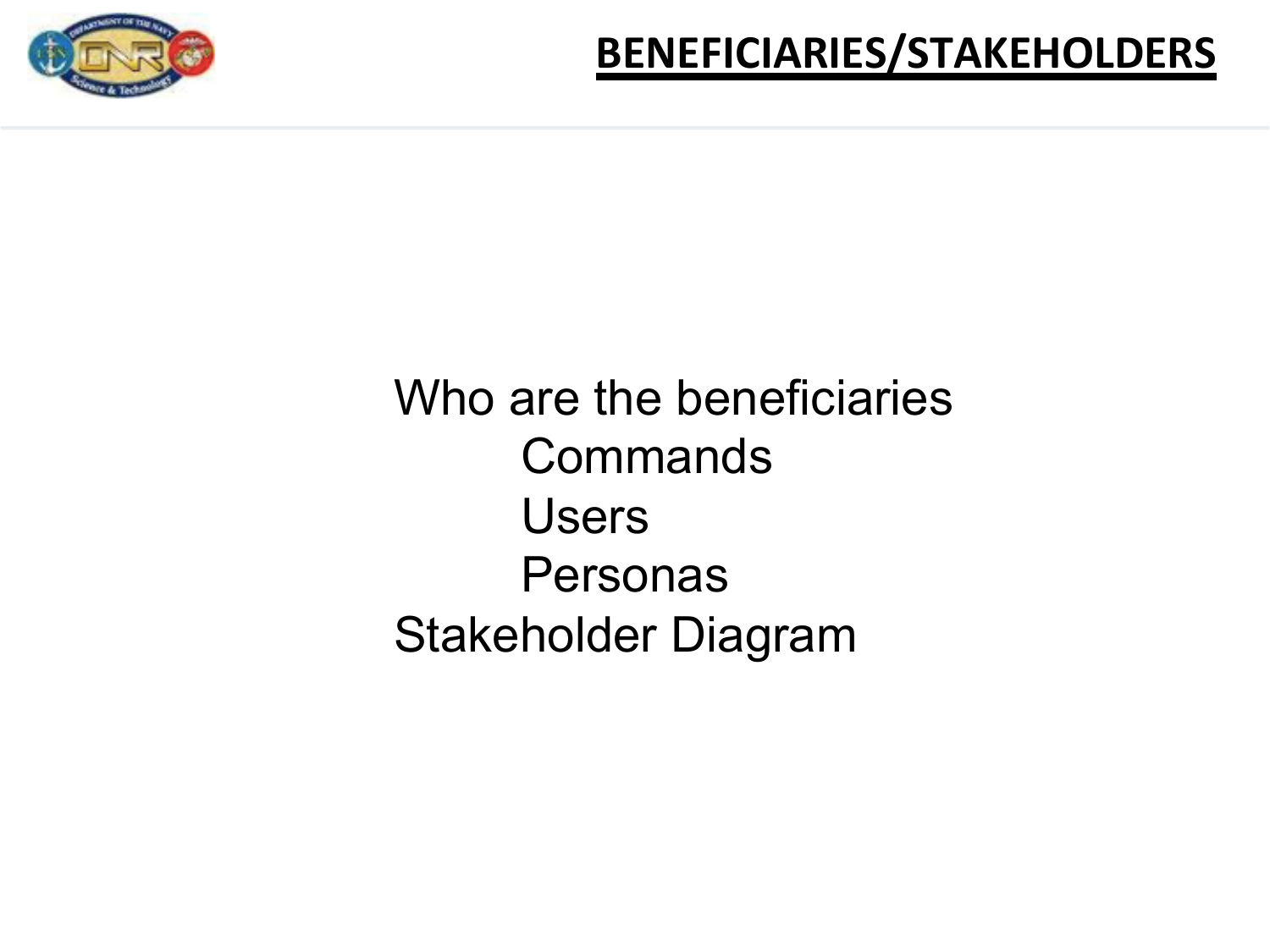

### Describe what the expected outcomes/ value to beneficiaries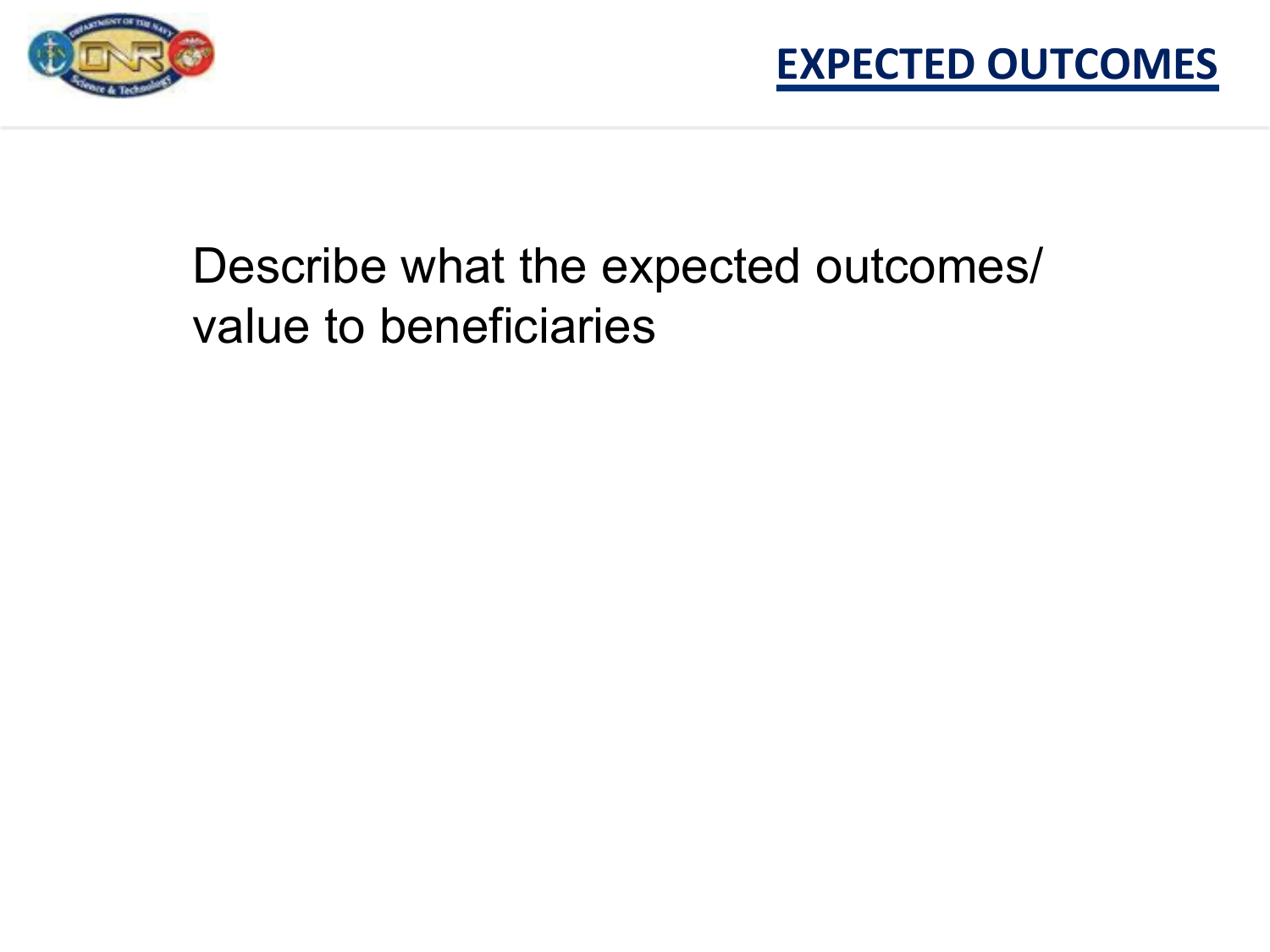

#### State how much funds are needed

Use of Proceeds: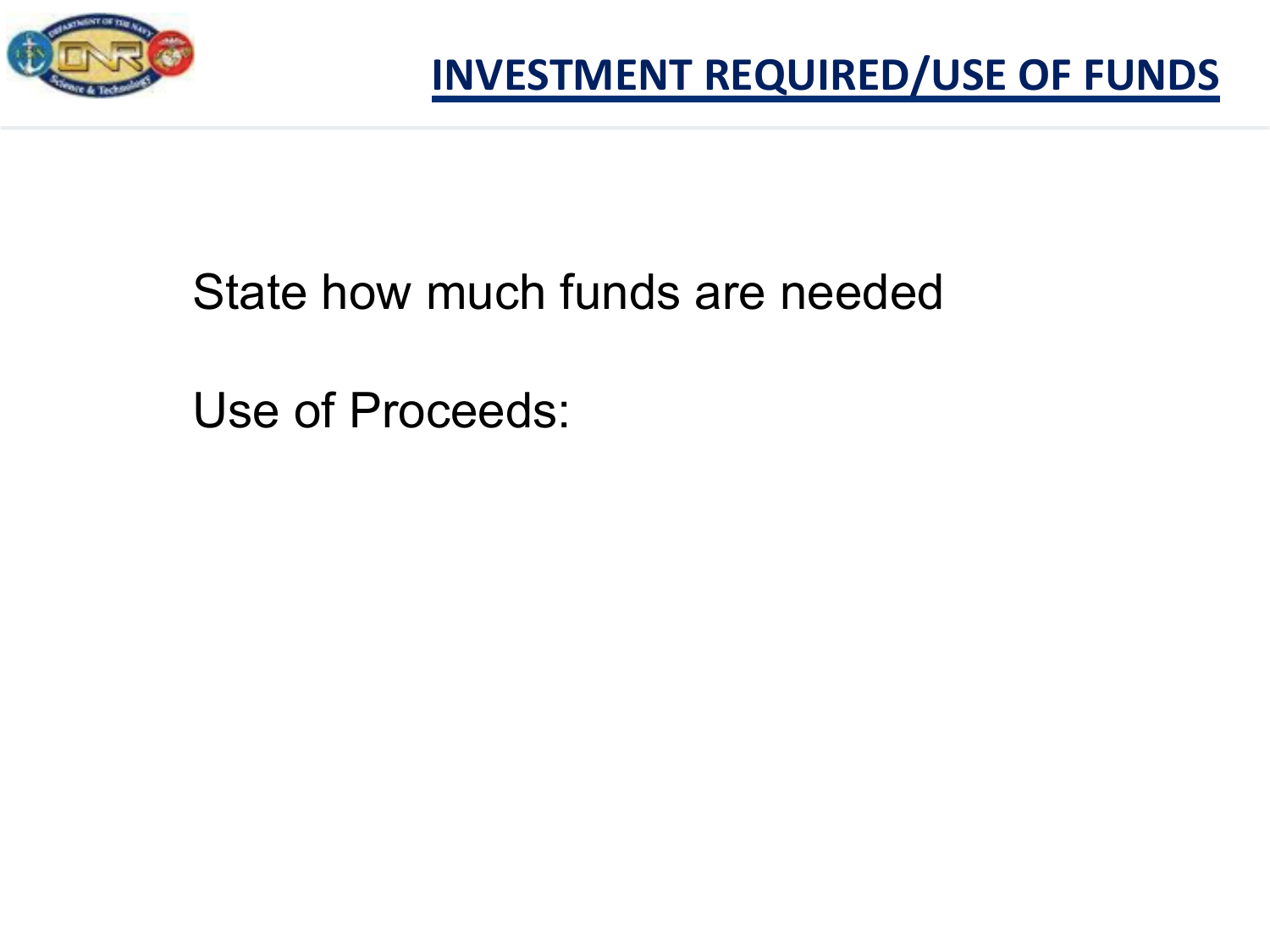



#### List Deliverables

#### Timing/Timeline of Development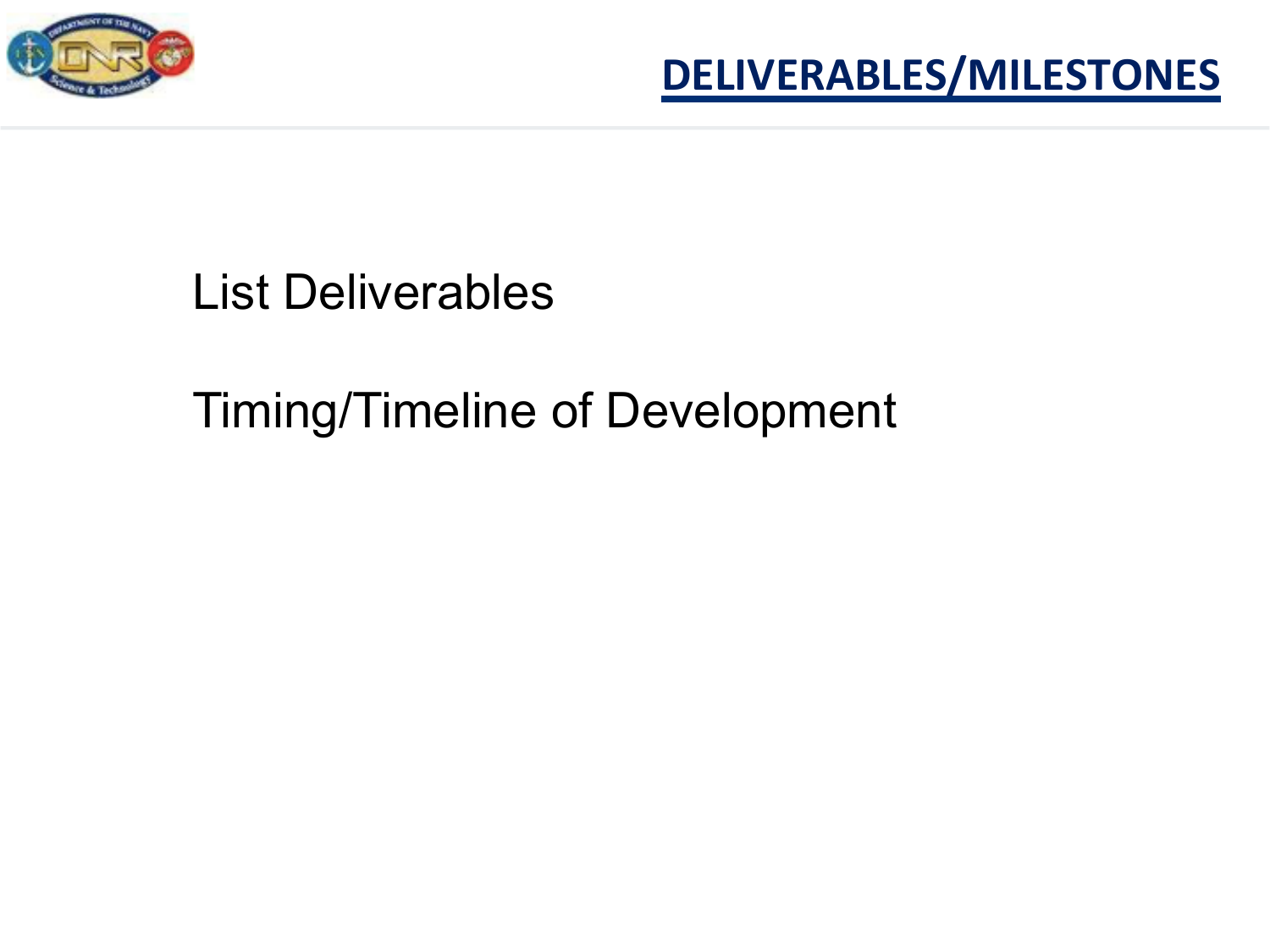

### List key resources requiredinclude Government Furnished Equiprement (GFE), Government Furnished Information (GFI)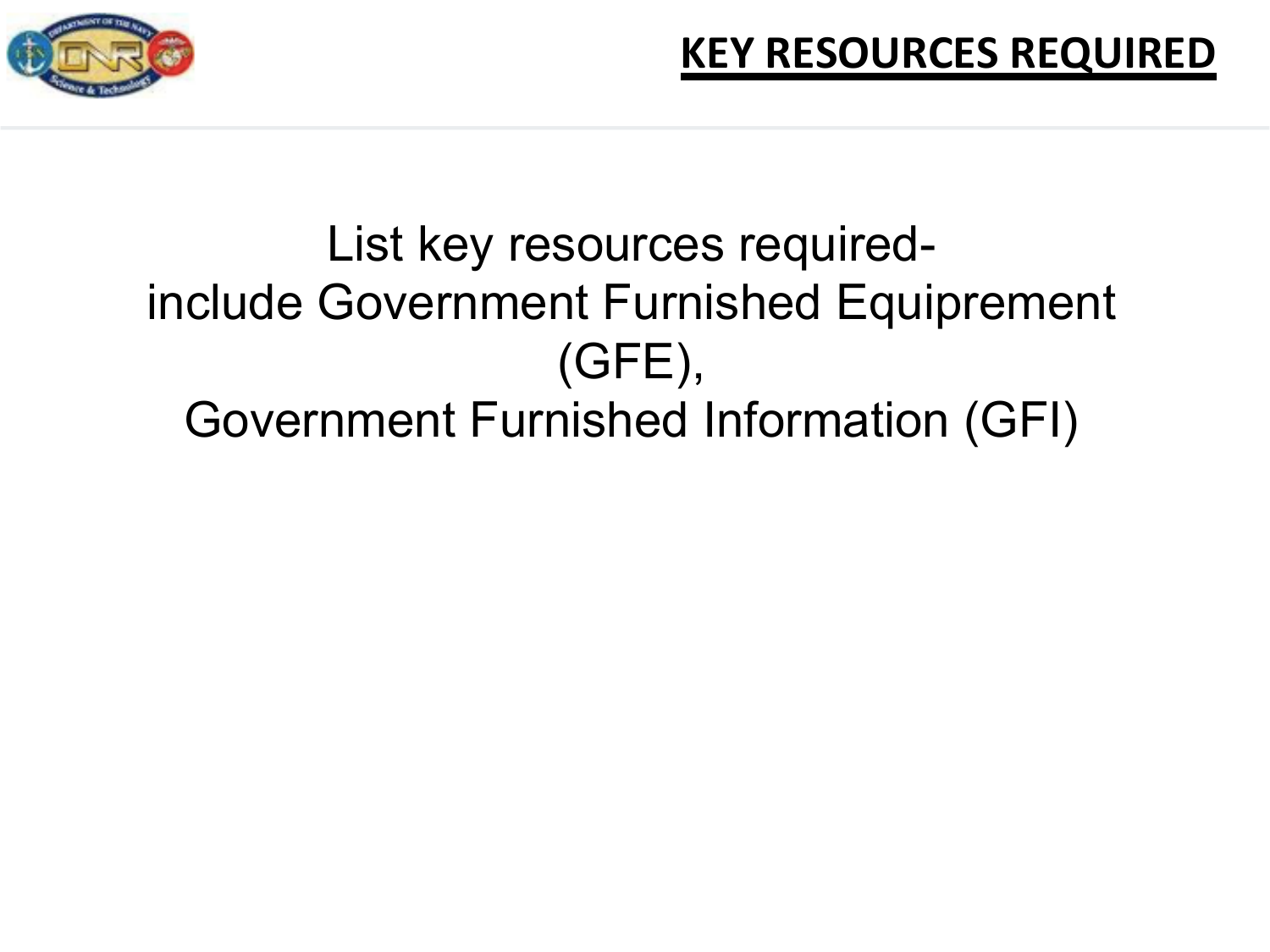

#### **INTELLECTUAL PROPERTY**

#### List Intellectual Property Associated Assertions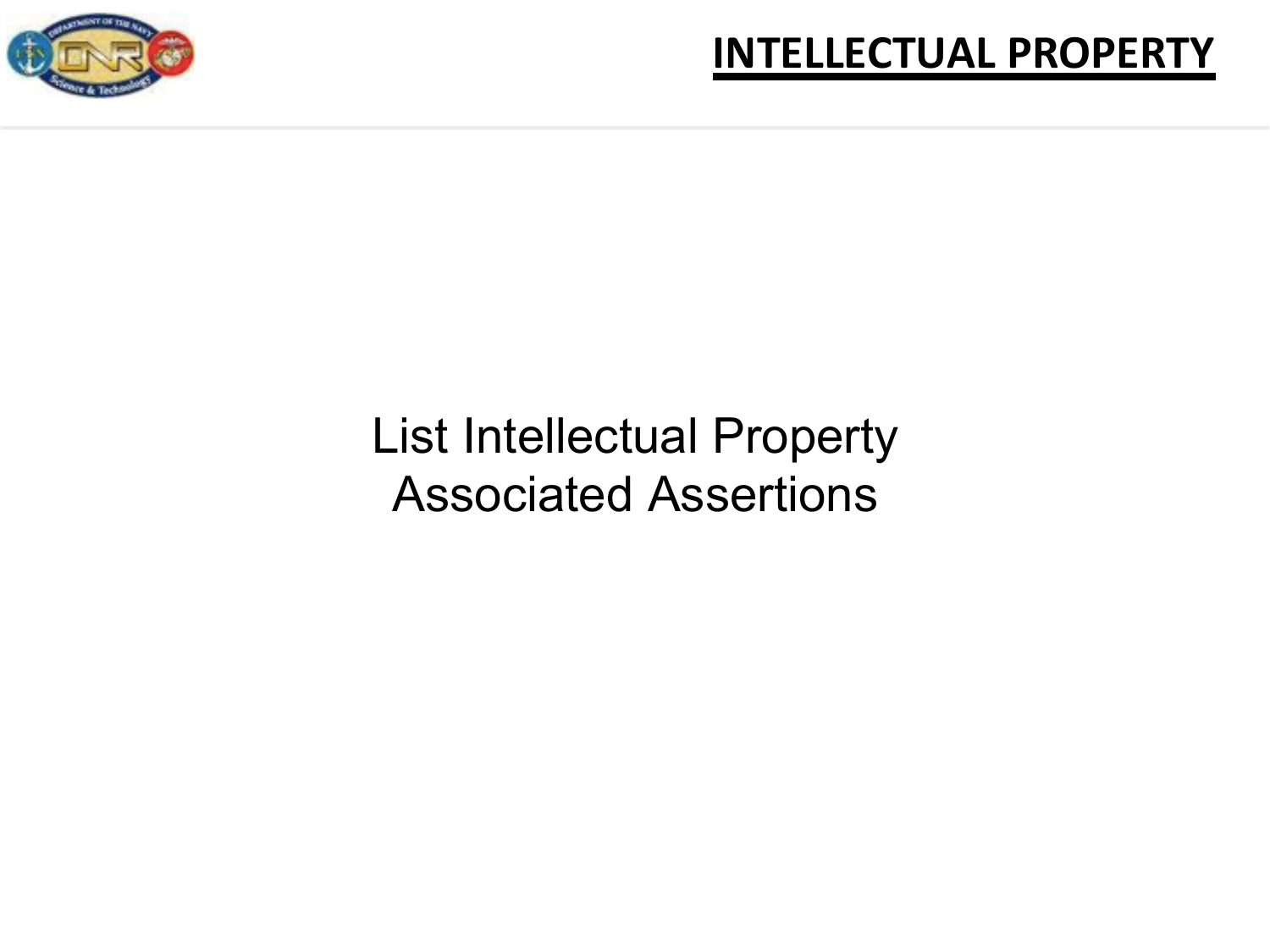



### List Top 3-5 Risks – with potential mitigation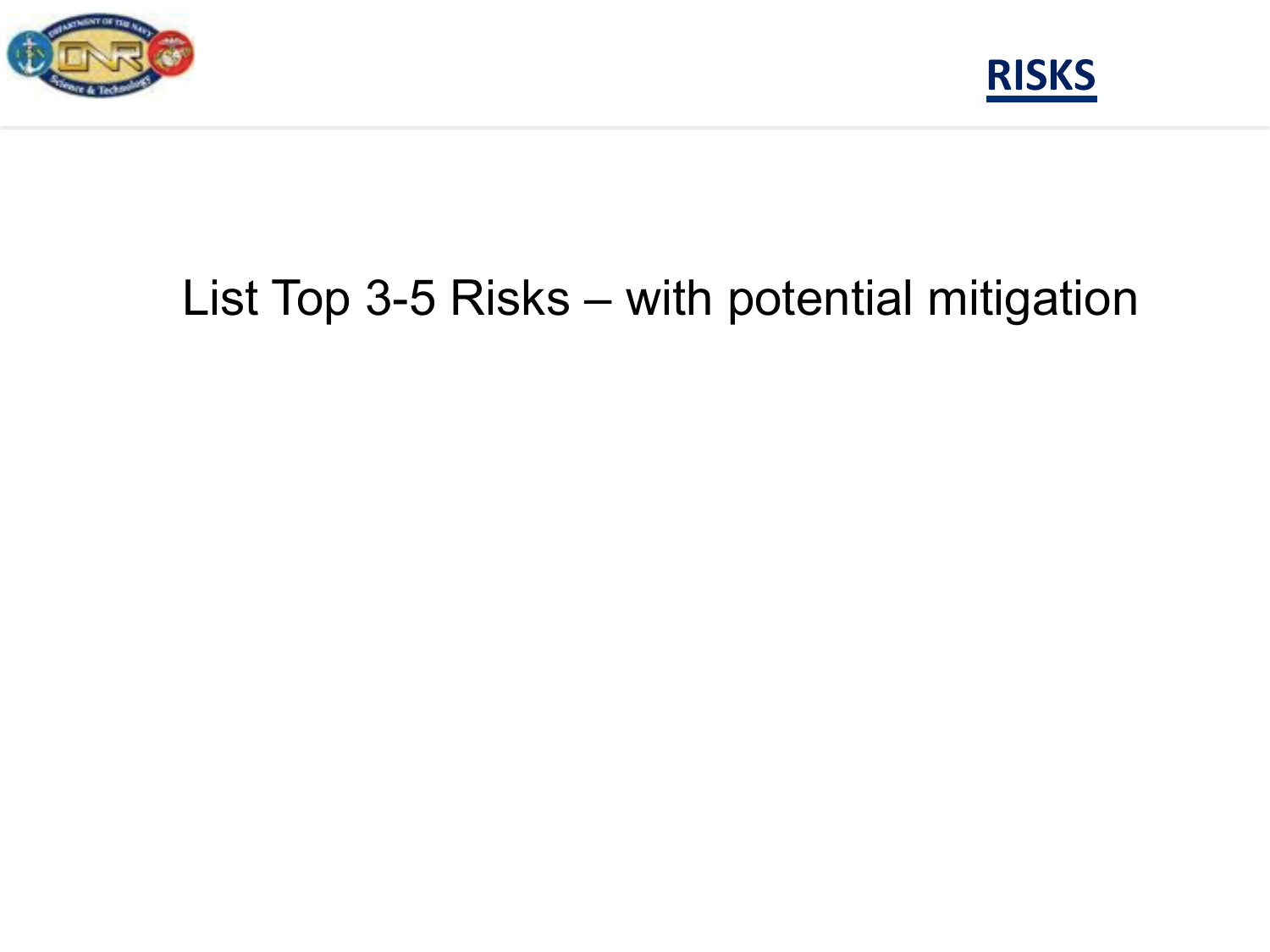

## Assumptions

#### Spell out Investment/Cost, Schedule, Technical Assumptions relevant to your proposal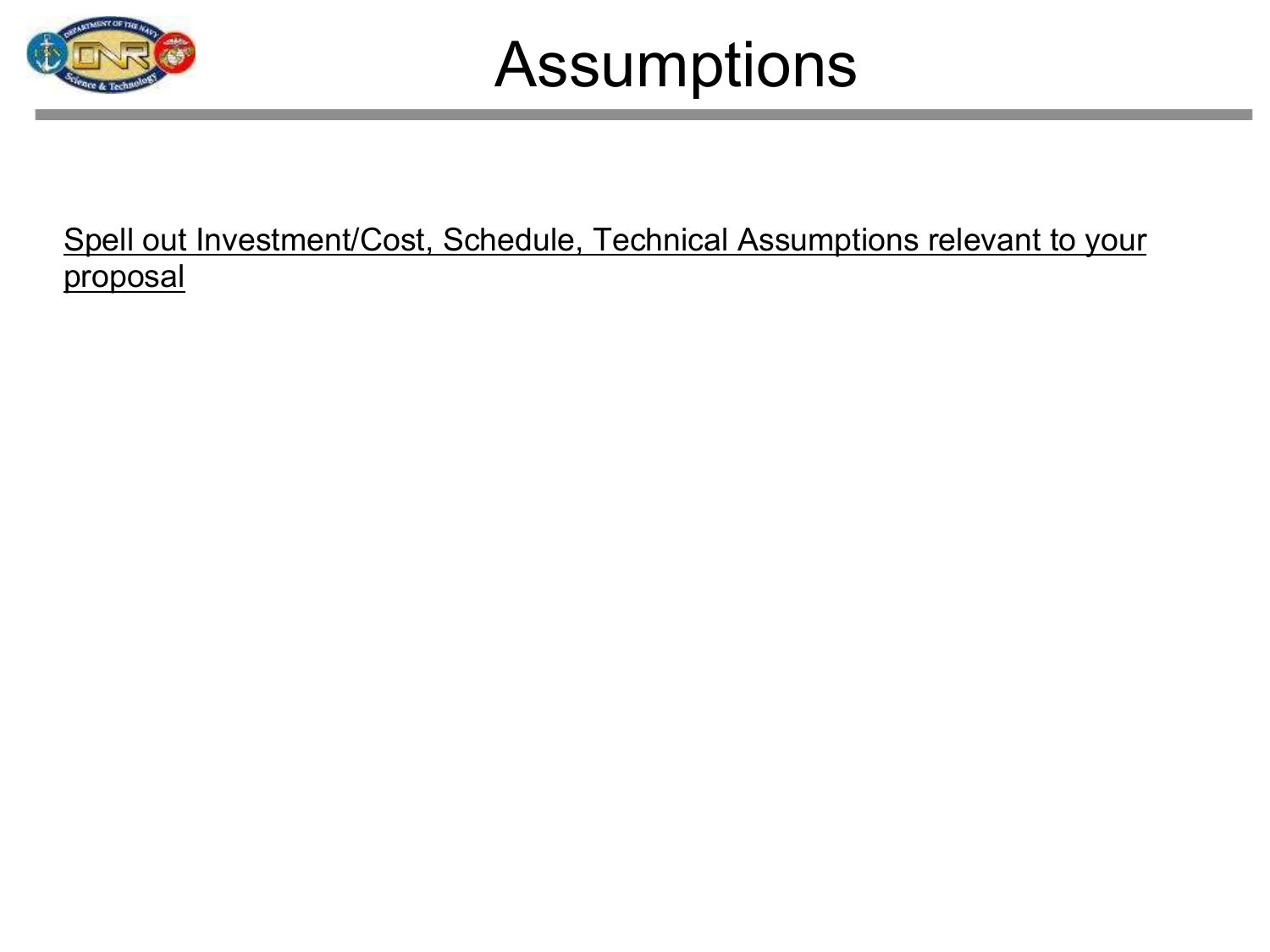

# Product Name/Proposal Title

| <b>The Mission Model Canvas</b> |                                                          | Mission/Problem Description: |   | Designed by:                       |           | Date:                | Version: |
|---------------------------------|----------------------------------------------------------|------------------------------|---|------------------------------------|-----------|----------------------|----------|
| ∂<br><b>Key Partners</b>        | ◙<br><b>Key Activities</b><br><b>Key Resources</b><br>24 | <b>Value Propositions</b>    | Å | Buy-in & Support<br>Deployment     | <b>AB</b> | <b>Beneficiaries</b> |          |
| Mission Budget/Cost             |                                                          | ∕•                           |   | Mission Achievement/Impact Factors |           |                      | ۴.       |